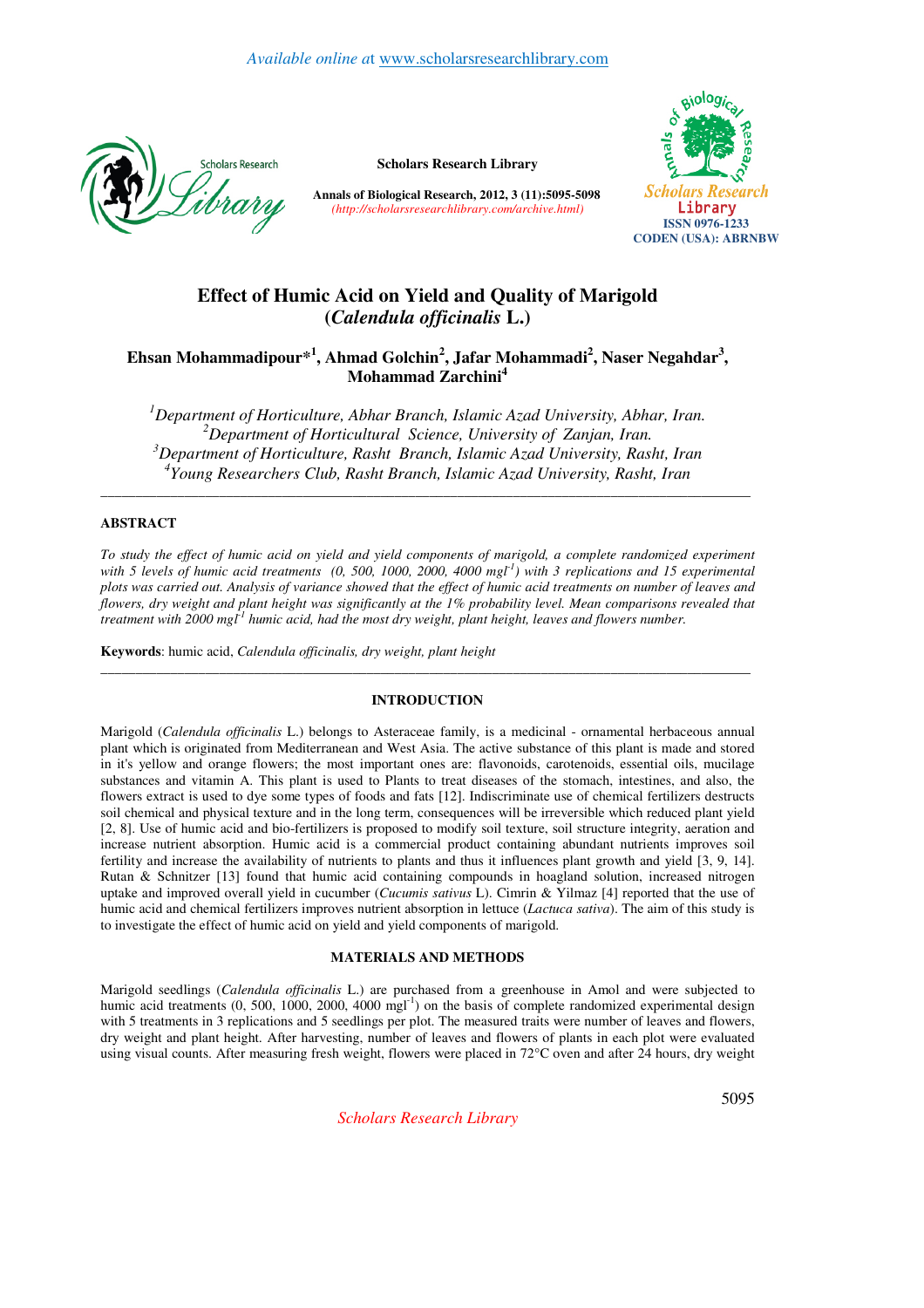was measured. Both fresh and dry weight was measured with a digital scale with an accuracy of 0.01 g. At flowers harvest time (when the flowers were wilted and had lower marketable yields) plant height was measured from the soil surface to the tip of flowers using the ruler. Data were subjected to analysis of variance using SPSS and MSTATC software and mean comparisons was performed according to LSD test.

\_\_\_\_\_\_\_\_\_\_\_\_\_\_\_\_\_\_\_\_\_\_\_\_\_\_\_\_\_\_\_\_\_\_\_\_\_\_\_\_\_\_\_\_\_\_\_\_\_\_\_\_\_\_\_\_\_\_\_\_\_\_\_\_\_\_\_\_\_\_\_\_\_\_\_\_\_

### **RESULTS AND DISCUSSION**

Analysis of variance showed that the effect of humic acid treatments on all measured traits was significant at 1% probability level. Humic acid effect on plant height showed that treatment with  $2000 \text{ mgl}^{-1}$  was the best treatment (45.27 cm), and the control (55.18 cm) was the worst treatment. Singh et al [16] found that the use of bio-fertilizers improved yield and and yield-related indexes in marigold (*Calendula officinalis* L.). The results of present study showed that the organic media can improve plant height. This can be due to increased media moisture storage and enhanced nutrient absorption [15]. Kamari Shahmaleki et al. [7] found that treatment with 20 & 50 mgl<sup>-1</sup> humic acid in lettuce increased characteristics significantly. Our results about the positive impact of humic acid on the growth and yield indexes in watermelon (*Citrulus lanatus*) and pumpkin (*Cucurbita maxima*) is in accordance with the results of Hafez [6]. Humic acid effect on the number of leaves showed that  $2000 \text{ mgl}^{-1}$  with 46.02 leaves per plant was the best treatment and control with 30.67 leaves per plant was the least effective one. In present study, humic acid in high concentrations, increased the number of leaves which could be due to positive mineral effect and also hormone-like activity of humic acid on vegetative growth [7]. Elkhateeb et al. [5] stated that the use of inoculative bio-fertilizers and humic acid significantly increased leaf area in acacia (*Acacia saligna*) as compared to the control. Also, humic acid effect on the dry weight showed the priority of 2000 mgl<sup>-1</sup> with 215.7 g rather than the control (141.26 g). The positive effect of humic acid's ability to nutrients absorption could be because of it's effect on plant dry biomass which confirms Kamari Shahmaleki [7] and Abdel-Mawgoud [1]. Humic acid effect on the number of flowers showed that treatment with 2000 mgl<sup>-1</sup> increased the number about 6 units as compared to the control  $(27.13)$ flowers & 18.45 folwers, respectively). Nikbakht et al. [11] reported that 500 mgl<sup>-1</sup> humic acid caused a 52% yield increase gerbera flowers (*Gerbera Jamesonii* L.). Morard et al. [10] reported that humic acid increases yield and flowers nuber in leaf area unit with nutrients absorption and its hormone-like properties which is in close agreement to our results.

**Table 1 - Effect of humic acid on the measured traits of marigold (***Calendula officinalis* **L.)** 

| Treatments | Seedling height<br>(cm) | Leaves number | Flowers number | Dry weight<br>(g) |
|------------|-------------------------|---------------|----------------|-------------------|
| H۱         | 18.55c                  | 30.67c        | 18.43d         | 141.26c           |
| H۶         | 22.61b                  | 38.01b        | 23.59bc        | 175.66b           |
| H٩         | 24.37ab                 | 40.09b        | 25.33ab        | 187.70b           |
| H,         | 27.45a                  | 46.00a        | 27.13a         | 215.07a           |
| H٠         | 22.05b                  | 37.44b        | 20.70cd        | 171.36b           |

H<sub>1</sub>: control; H<sub>2</sub>: 500 mgl<sup>1</sup> humic acid; H<sub>3</sub>: 1000 mgl<sup>1</sup> humic acid; H<sub>4</sub>: 2000 mgl<sup>1</sup> humic acid; H<sub>5</sub>: 4000 mgl<sup>1</sup> humic acid. In each column, means *with a common letter are significant based on the LSD test.* 



**Fig 1. Effect of different humic acid levels on seedling height of** *Calendula officinalis* **L.**

*Scholars Research Library*

5096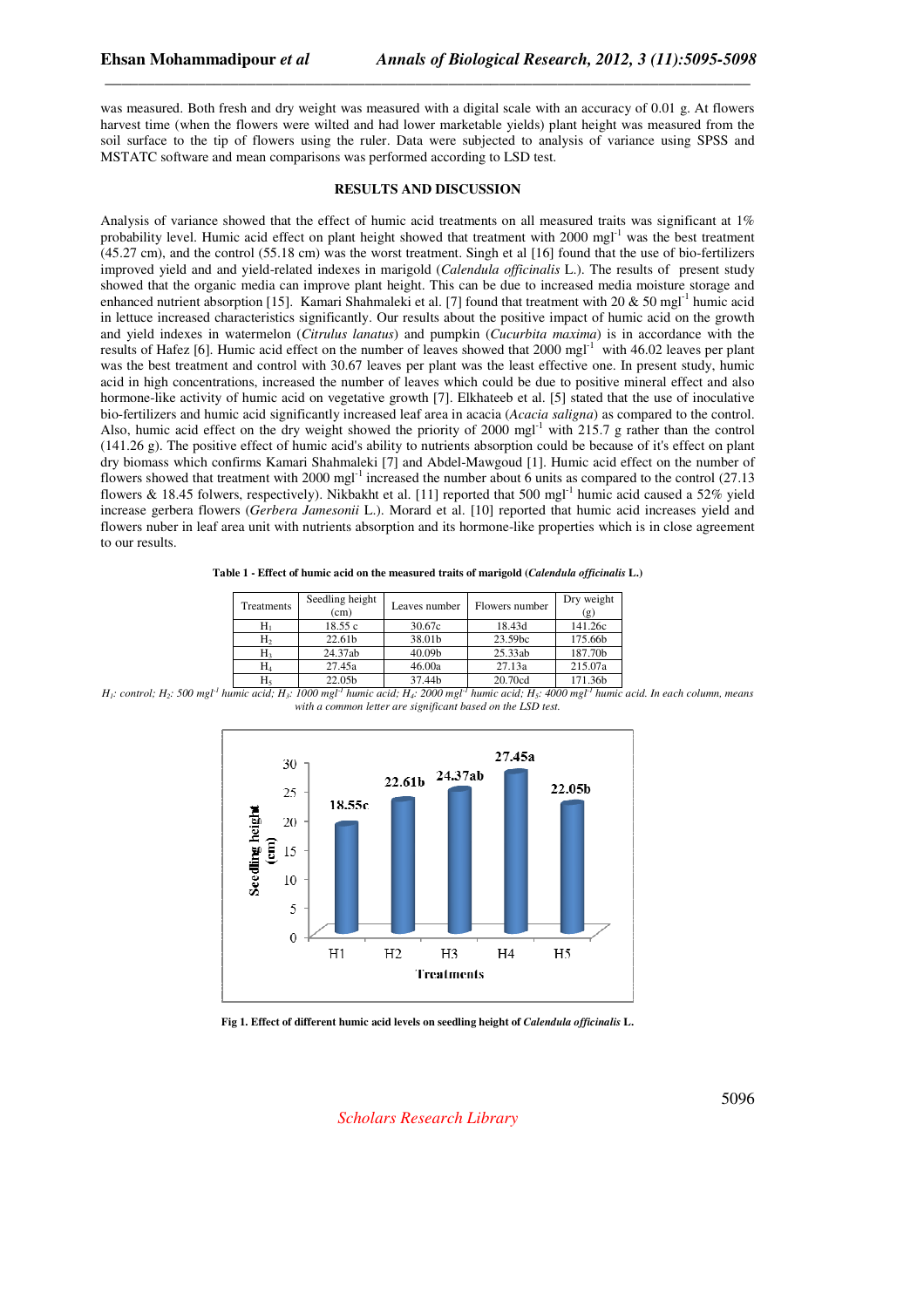





**Fig 3. Effect of different humic acid levels on flowers number of** *Calendula officinalis* **L.**



**Fig 4. Effect of different humic acid levels on dry weight of** *Calendula officinalis* **L.**

*Scholars Research Library*

5097